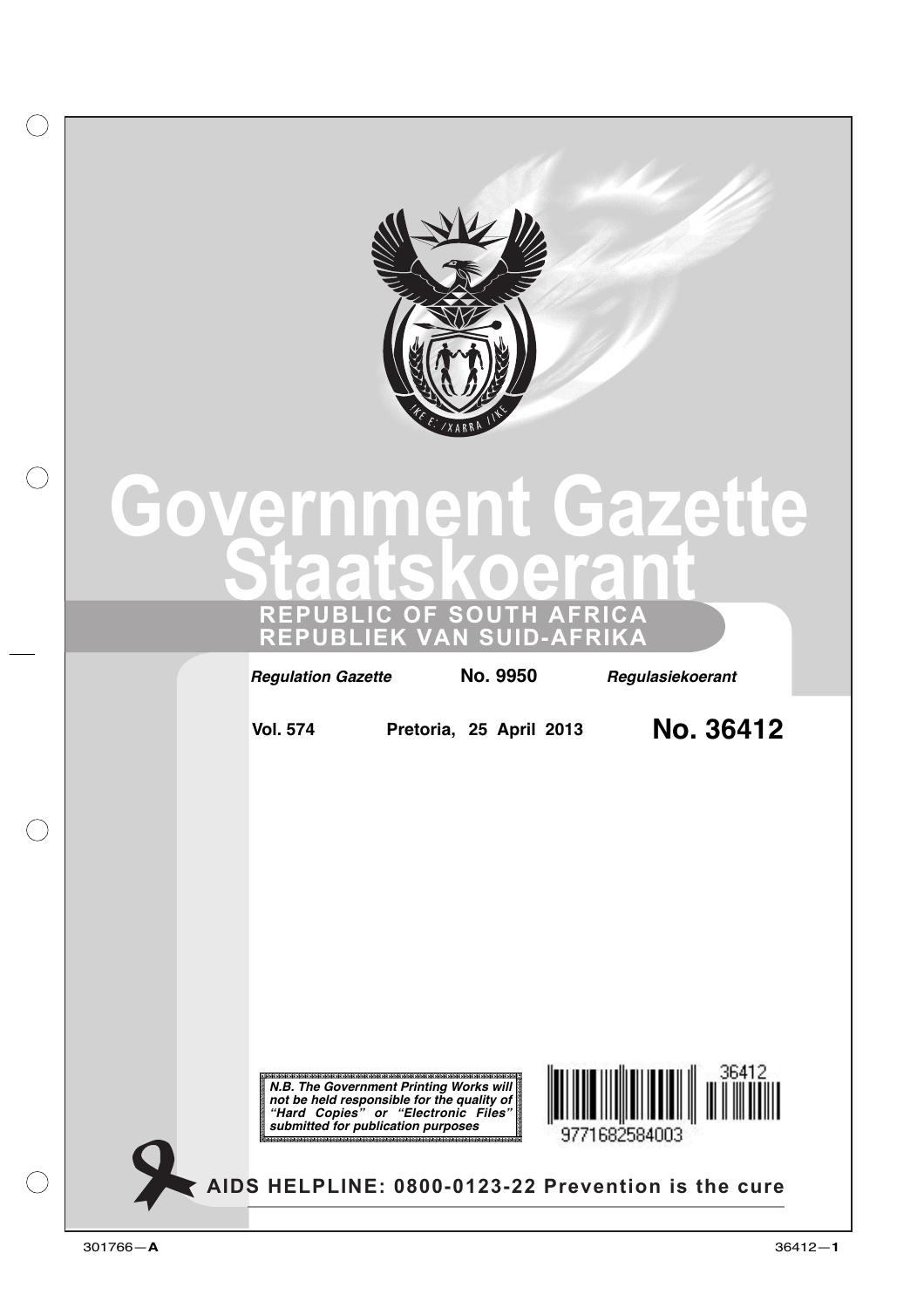#### **IMPORTANT NOTICE**

**The Government Printing Works will not be held responsible for faxed documents not received due to errors on the fax machine or faxes received which are unclear or incomplete. Please be advised that an "OK" slip, received from a fax machine, will not be accepted as proof that documents were received by the GPW for printing. If documents are faxed to the GPW it will be the sender's responsibility to phone and confirm that the documents were received in good order.**

**Furthermore the Government Printing Works will also not be held responsible for cancellations and amendments which have not been done on original documents received from clients.**

| <b>CONTENTS · INHOUD</b>                                                                                          |             |                |
|-------------------------------------------------------------------------------------------------------------------|-------------|----------------|
| No.                                                                                                               | Page<br>No. | Gazette<br>No. |
| <b>GOVERNMENT NOTICE</b>                                                                                          |             |                |
| Health, Department of                                                                                             |             |                |
| Government Notice                                                                                                 |             |                |
| Medicines and Related Substances Act (101/1965): Resolution approved by the Minister of National Health<br>R. 321 | 3           | 36412          |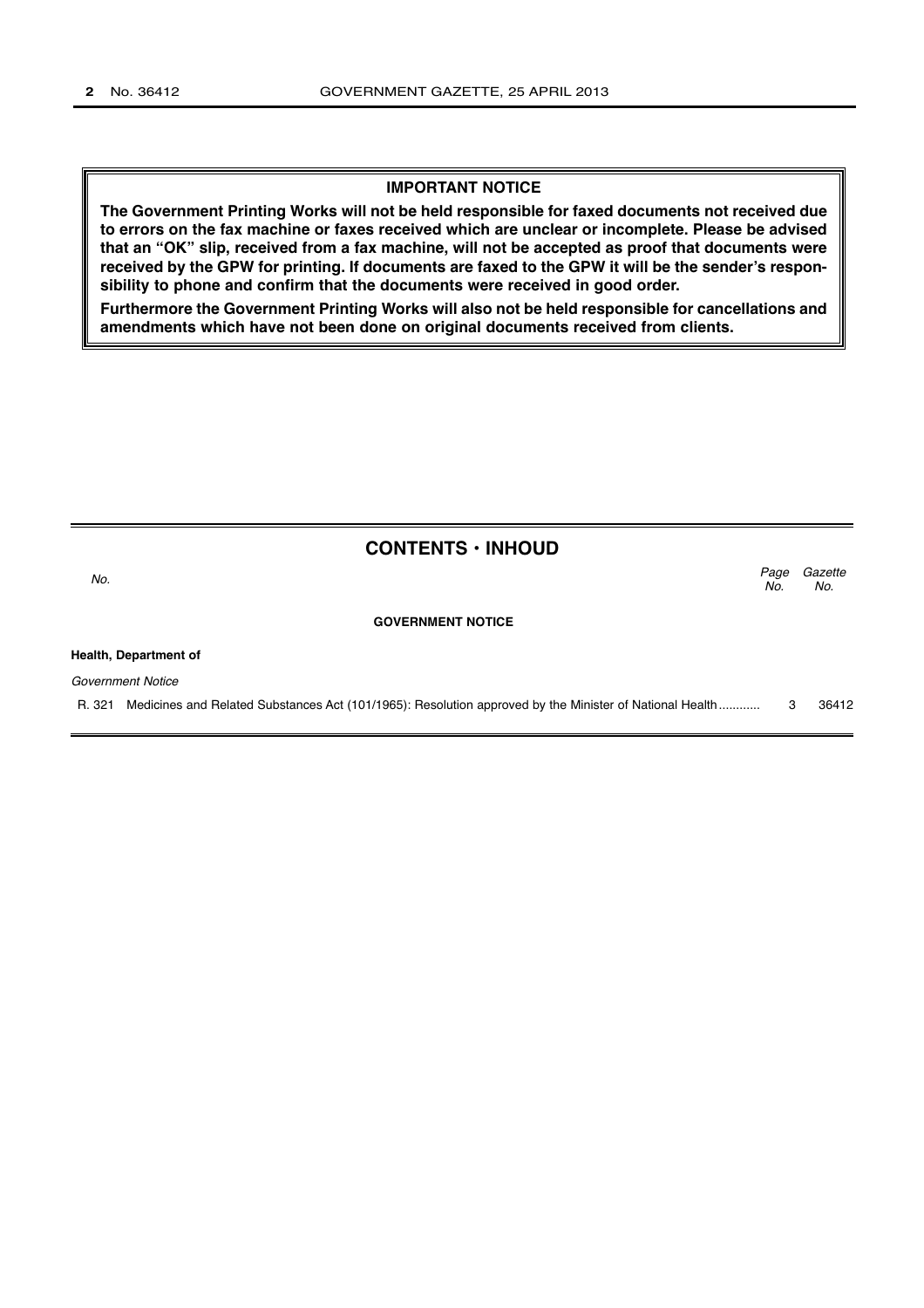# GOVERNMENT NOTICE

## **DEPARTMENT OF HEALTH**

### **No. R. 321 25 April 2013**

MEDICINES AND RELATED SUBSTANCES ACT, 1965 (ACT 101 OF 1965)

The Medicines Control Council has by virtue of the powers vested in it by section 14(2) of the Medicines and Related Substances Act, 1965 (Act 101 of 1965), by resolution approved by the Minister of National Health, determined that, with effect from the date of publication of this notice, any product intended for human medicinal use containing dry extracts of red vine leaf or extracts thereof, shall be subject to registration as a medicine falling into Category A, as defined in Regulation 25 of the regulations promulgated under the said Act.

In terms of section 14 (3), the provision of section 14 (1) of this Act shall come into operation in respect of all medicines containing extracts of dry red vine leaf or extracts thereof which were available for sale in the Republic immediately prior to the date of publication of this resolution -

- if no application for the registration of such medicine is made within the period of six months immediately succeeding that date, on the expiration of that period; or
- if application for the registration of such medicine is made within the said period, on the date one month after the date on which a notice in respect of such medicine is published in the Gazette in terms of section 15 (10) or section 17 (a).

It is further notified that, in terms of Section 14(2) (b) of the said Act, the abovementioned resolution shall relate to medicines that are available for sale in the Republic on the date on which it comes into operation and shall relate also to medicines that become available after the said date.

MS M HELA Registrar of Medicines Date:  $0.244/2013$